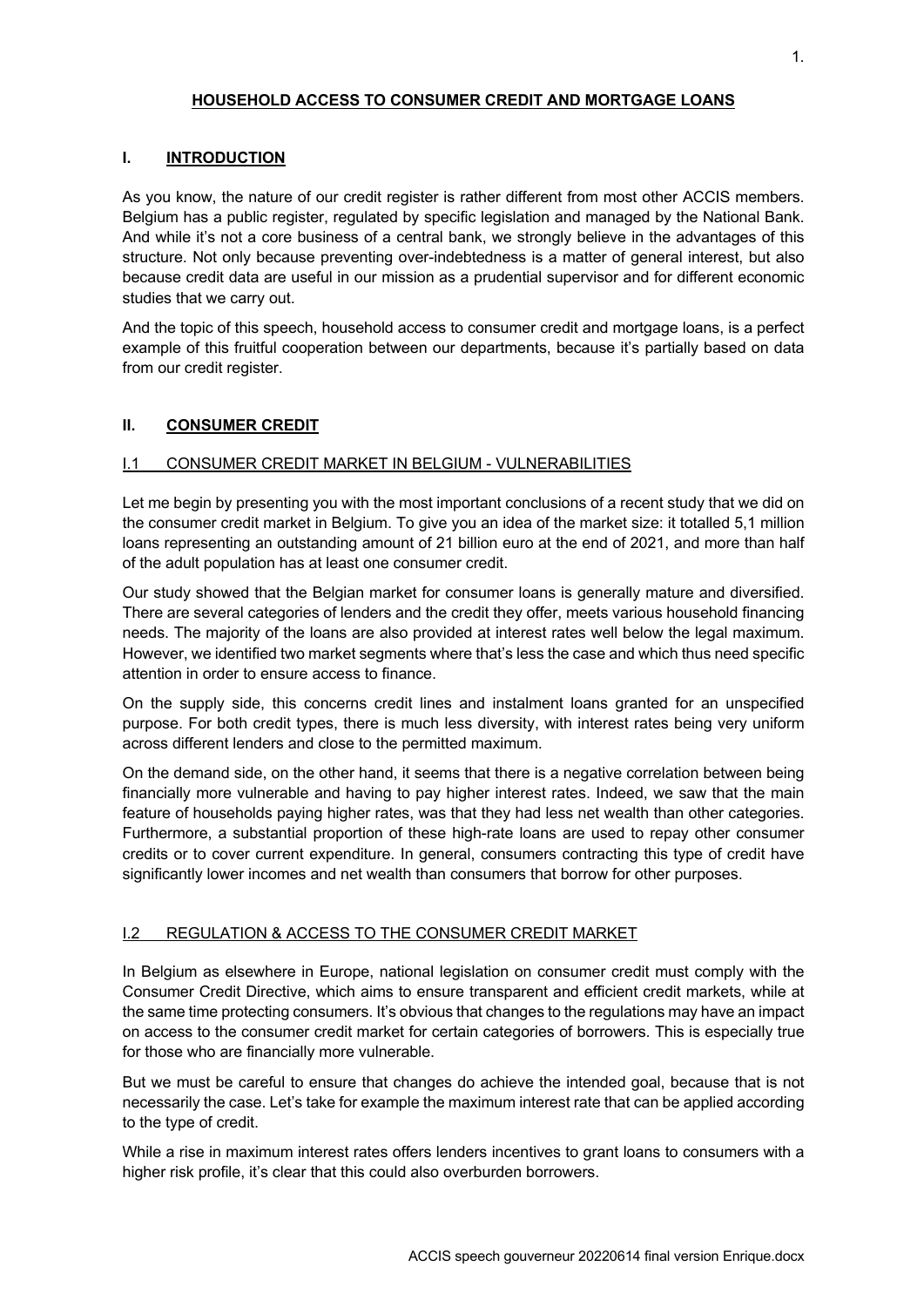Conversely, a reduction would normally enable households to borrow at more moderate rates. But if the reduction is too large, there is a potential danger that they could be denied access to credit if lenders consider that the lower rates no longer cover the risks. Lowering maximum rates could also have a negative impact on the generation of interest income and consequently, on the lender's general profitability. This is especially the case if consumer credit makes up a significant share of his business. A lender might consider that the lower maximum rates are no longer enough to generate an adequate profit margin, which could lead to a market situation where lenders cease to offer certain credit types.

So, changing the regulations can be a good thing, but we must be aware of potential risks. That's why it's important to analyse in advance whether the intended measures can achieve their goal.

#### I.3 NEW CHALLENGES

At the same time, the consumer credit market is undergoing accelerated changes that may lead to new challenges for regulation. One of these changes relates to mobile applications and the proliferation of market channels.

Indeed, one of the main problems concerns the cost of credit obtainable at very short notice, especially via mobile applications. It's speedy but expensive, because the estimated default risk is higher. These very short-term loans for modest amounts, so called "payday loans" or "flash credit", are often negotiated on loan platforms on a peer-to-peer basis, by-passing national legislation. Companies operating in this segment don't always assess the consumers' borrowing capacity correctly, nor do they include any comparable rates in their offers. Some countries, like the Netherlands, have introduced regulations on this type of lending, but that causes these activities to move to other Member States or onto the internet. Such practices show the need for coordination between countries and regulation at European level.

On the other hand, in order to maintain sound access to the credit market, we also have to consider some consumer characteristics. Over-indebtedness often goes hand in hand with underdeveloped financial literacy. In that regard, the most vulnerable groups are poorly educated consumers, young people, the unemployed, the elderly and migrants. Research in the United States and Germany also shows that lenders offer products on far less favourable terms to consumers with a lower level of financial literacy. Therefore, programmes offering financial education right from primary school, or providing training for the elderly or for migrants, should be encouraged. And of course, these observations also justify the importance of appropriate regulation.

So, without any doubt, regulation can have an impact on access to finance for certain categories of consumers. Any change in the regulations should therefore pay attention to the need for finance and the potential credit constraints, but also to the risk of over-indebtedness. And as the market is open to lenders that are not subject to national regulation, this also highlights the need for uniform legislation throughout the European Union.

# **III. MORTGAGE LOANS**

I would also like to say a few words about mortgage loans. At the end of last year, household debt in Belgium stood at 63% of Belgian gross domestic product, one of its highest levels in recent decades. Overall, it has been increasing since 2002 and for the past six years, it has slightly exceeded the euro area average. This rise is driven almost entirely by mortgage debts, which, with an outstanding amount of 275 billion euro, represent 54% of GDP.

According to a survey by the National Bank, almost three-quarters of Belgian households live in a property that they own. This would not be possible without borrowing: about one third of all households have a mortgage loan, most often contracted to build or buy their main residence. Yet, credit is not equally available to everyone. Households with lower income and wealth levels or those where the family head is unemployed or not working for other reasons than being retired, are more likely to face constraints in obtaining credit.